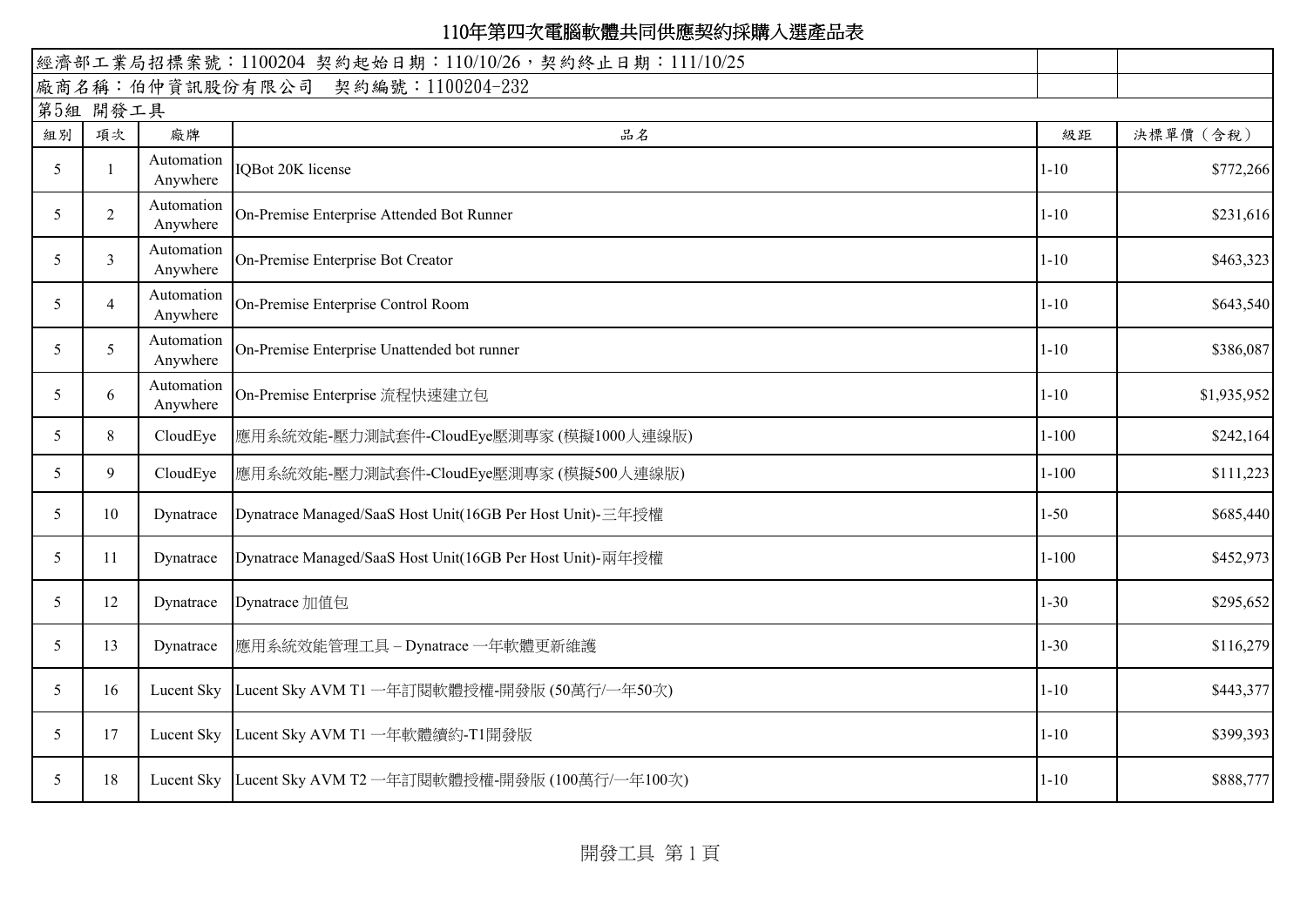| 經濟部工業局招標案號: 1100204 契約起始日期: 110/10/26, 契約終止日期: 111/10/25 |                                  |                   |                                                                            |          |             |  |  |
|----------------------------------------------------------|----------------------------------|-------------------|----------------------------------------------------------------------------|----------|-------------|--|--|
|                                                          | 廠商名稱:伯仲資訊股份有限公司 契約編號:1100204-232 |                   |                                                                            |          |             |  |  |
| 第5組 開發工具                                                 |                                  |                   |                                                                            |          |             |  |  |
| 組別                                                       | 項次                               | 廠牌                | 品名                                                                         | 級距       | 決標單價 (含稅)   |  |  |
| 5                                                        | 19                               |                   | Lucent Sky  Lucent Sky AVM T2 一年軟體續約-T2開發版                                 | $1 - 10$ | \$799,798   |  |  |
| 5                                                        | 24                               | Quest<br>Software | <b>TOAD Base Edition for Database</b>                                      | $1 - 10$ | \$90,688    |  |  |
| 5                                                        | 25                               | Quest<br>Software | TOAD DB Admin Module for Database - Toad Base Edition for database         | $1 - 10$ | \$50,556    |  |  |
| 5                                                        | 26                               | Quest<br>Software | TOAD DB Admin Module for Database - Toad Developer Edition for database    | $1 - 10$ | \$50,556    |  |  |
| 5                                                        | 27                               | Quest<br>Software | TOAD DB Admin Module for Database - Toad Professional Edition for database | $1 - 10$ | \$50,556    |  |  |
| 5                                                        | 28                               | Quest<br>Software | TOAD DB Admin Module for Database - Toad Xpert Edition for database        | $1 - 10$ | \$50,556    |  |  |
| 5                                                        | 29                               | Quest<br>Software | <b>TOAD Developer Edition for Database</b>                                 | $1 - 50$ | \$167,341   |  |  |
| 5                                                        | 30                               | Quest<br>Software | TOAD for SQL Server Developer Edition                                      | $1 - 50$ | \$72,295    |  |  |
| 5                                                        | 31                               | Quest<br>Software | <b>TOAD Professional Edition for Database</b>                              | $1 - 50$ | \$115,268   |  |  |
| 5                                                        | 32                               | Quest<br>Software | <b>TOAD Xpert Edition for Database</b>                                     | $1 - 50$ | \$166,835   |  |  |
| 5                                                        | 33                               | 凌網科技股<br>份有限公司    | HyEIP行政資訊入口網                                                               | $1 - 3$  | \$2,360,971 |  |  |
| 5                                                        | 34                               | 凌網科技股<br>份有限公司    | HyERM 電子資源管理系統                                                             | $1 - 2$  | \$299,292   |  |  |
| 5                                                        | 35                               | 凌網科技股<br>份有限公司    | HyIAM行政資訊入口網-身份識別與組織管理模組                                                   | $1 - 3$  | \$1,900,910 |  |  |
| 5                                                        | 36                               | 凌網科技股<br>份有限公司    | Hyint2.0 資源整合查詢系統                                                          | $1 - 2$  | \$1,250,758 |  |  |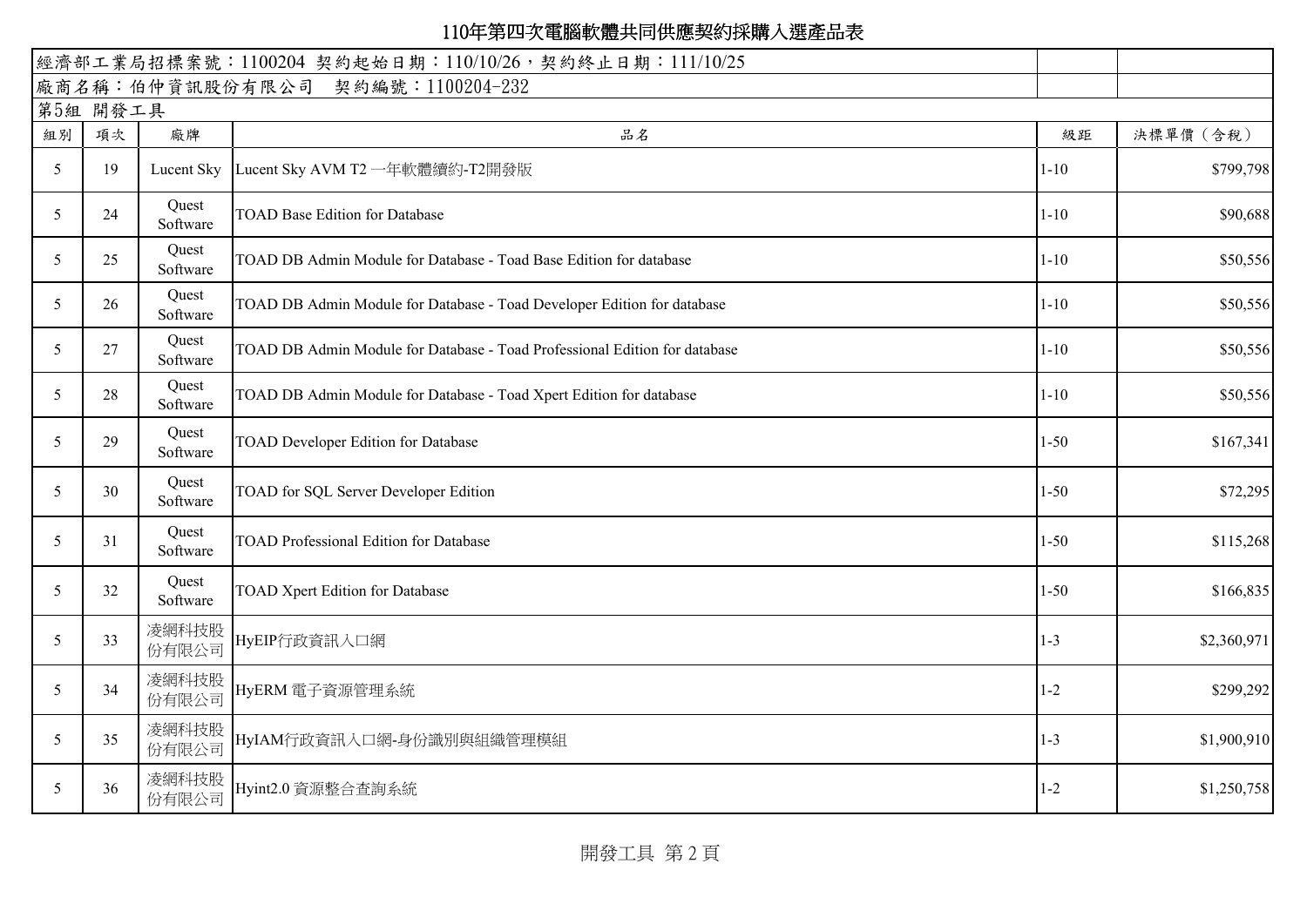|    | 經濟部工業局招標案號: 1100204 契約起始日期: 110/10/26, 契約終止日期: 111/10/25 |                |                                         |          |             |  |  |
|----|----------------------------------------------------------|----------------|-----------------------------------------|----------|-------------|--|--|
|    | 廠商名稱:伯仲資訊股份有限公司 契約編號:1100204-232                         |                |                                         |          |             |  |  |
|    | 第5組 開發工具                                                 |                |                                         |          |             |  |  |
| 組別 | 項次                                                       | 廠牌             | 品名                                      | 級距       | 決標單價 (含稅)   |  |  |
| 5  | 37                                                       | 凌網科技股<br>份有限公司 | HyLib Lite 圖書館自動化系統                     | $1 - 2$  | \$402,427   |  |  |
| 5  | 38                                                       | 凌網科技股<br>份有限公司 | Hyproxy 2.0遠端自動認證系統                     | $1 - 2$  | \$372,396   |  |  |
| 5  | 39                                                       | 凌網科技股<br>份有限公司 | HyRead Kiosk行動圖書館-43型(1套軟體,第二年起付維護費15%) | $1 - 5$  | \$151,668   |  |  |
| 5  | 40                                                       | 凌網科技股<br>份有限公司 | HyRead Kiosk行動圖書館-43型(1套軟體,第二年起付維護費15%) | $6 - 20$ | \$148,485   |  |  |
| 5  | 41                                                       | 凌網科技股<br>份有限公司 | HyRM閱讀地圖系統                              | $1 - 2$  | \$459,050   |  |  |
| 5  | 42                                                       | 凌網科技股<br>份有限公司 | HySSO行政資訊入口網-單一登入模組                     | $1 - 3$  | \$995,956   |  |  |
| 5  | 43                                                       | 凌網科技股<br>份有限公司 | HYWEB政府網站平台 (5個網站/中英文各1版/單顆CPU核心數授權)    | $1 - 2$  | \$511,122   |  |  |
| 5  | 44                                                       | 凌網科技股<br>份有限公司 | Jumper資源探索服務系統                          | $1 - 2$  | \$1,649,141 |  |  |
| 5  | 45                                                       | 凌網科技股<br>份有限公司 | LINE@HyLib圖書館生活圈(學校與專門圖書館專用版)           | $1 - 2$  | \$287,664   |  |  |
| 5  | 46                                                       | 凌網科技股<br>份有限公司 | 智慧空間管理平台                                | $1 - 2$  | \$707,786   |  |  |
| 5  | 47                                                       | 叡揚資訊股<br>份有限公司 | 合規管理協作平台 - 1 年授權 (包含 3 個評量標準、30 個使用者授權) | $1 - 5$  | \$201,719   |  |  |
| 5  | 48                                                       | 叡揚資訊股<br>份有限公司 | 合規管理協作平台加購 - 10個使用者授權                   | $1 - 5$  | \$78,362    |  |  |
| 5  | 49                                                       | 叡揚資訊股<br>份有限公司 | 合規管理協作平台加購 - 10個使用者授權 1年授權              | $1 - 5$  | \$25,784    |  |  |